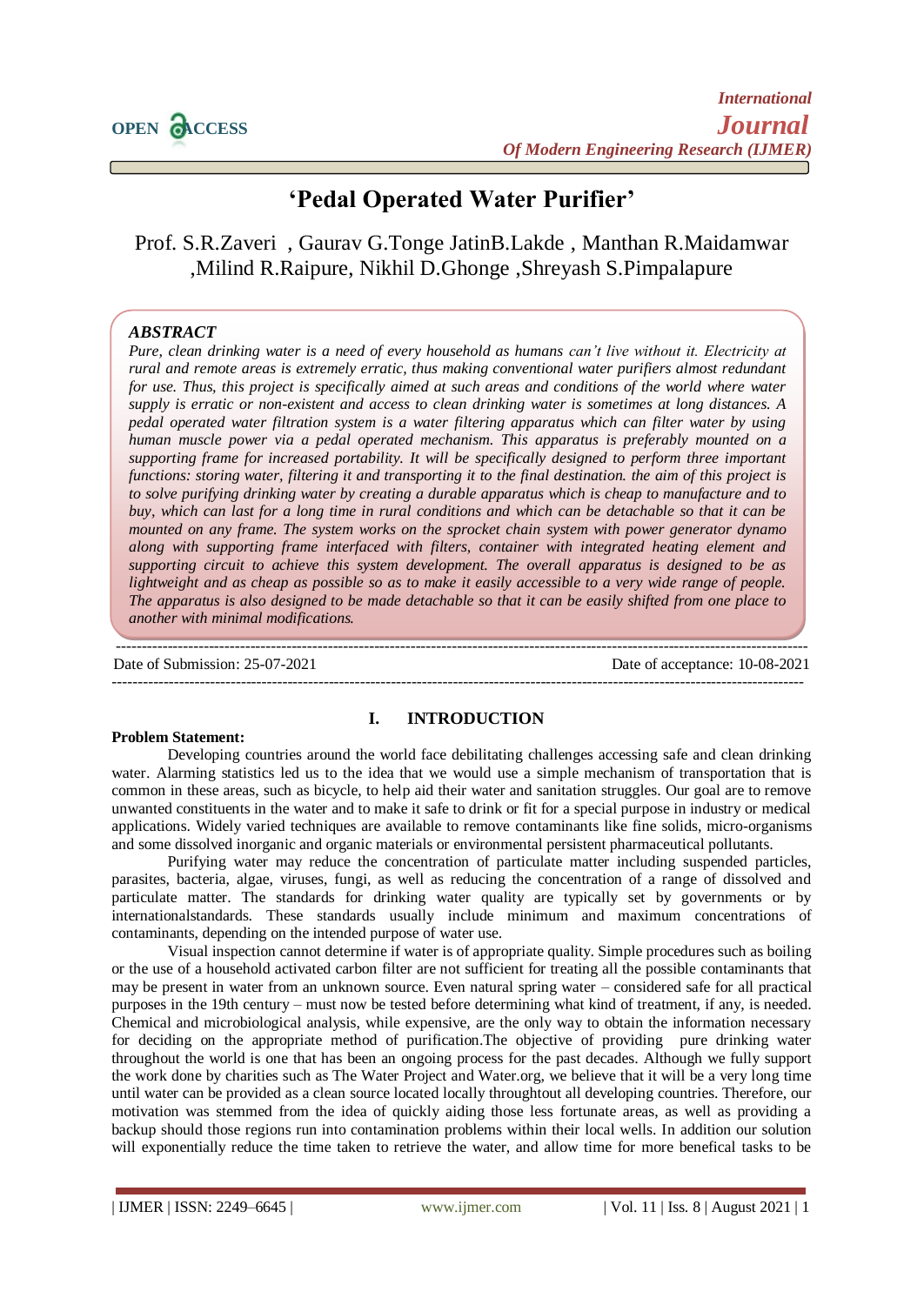accomplished in their native area. With our model we will be able to provide a working solution that mends the problem until a permanent clean water well can be produced within that community.

## **II. METHODOLOGY**

The design and fabrication of pedal powered water purifier includes sprocket chain system with power generator dynamo along with supporting frame, filters, container with integrated heating element and supporting circuit to achieve this system development. The system uses a pedal fixed sprocket with chain attached to supply circular force to the dynamo to be driven. The power generated by dynamo is then used to store in batteries. The water before getting pressurized is passed through filters to remove large particles and basic filtering. The container on the other end is used to draw pure water from it using a tap. Thus, we achieve a pedal powered water purification system as a renewable water purifier.

#### **Working Principle**

Working principle, the system uses a pedal fixed sprocket with chain attached to supply circular force to the dynamo to driven. The power generated by the dynamo is stored in the battery. Then the power is supplied to filter which are used to purifies the water. Thus, we achieve a pedal powered water purification system as a renewable water purifier.

## **Parts required**

## **CHAIN, PULLEY, FREE WHEEL, PEDAL**

These components are used for the cycling process. Pedals are connected to the main free wheel. There to chain is attached to the small free wheel. When cycling speed is increased on main free wheel then the chain rotates in heavy motion. Automatically smaller free wheel get rotates because of chain attachment.



#### **Water Filters**

A water filter removes impurities by lowering contamination of water using a fine physical barrier, a chemical process, or a biological process. Filters cleanse water to different extents for purposes such as providing agricultural irrigation, accessible drinking water, public and private aquaria, and the safe use of ponds and swimming pools.

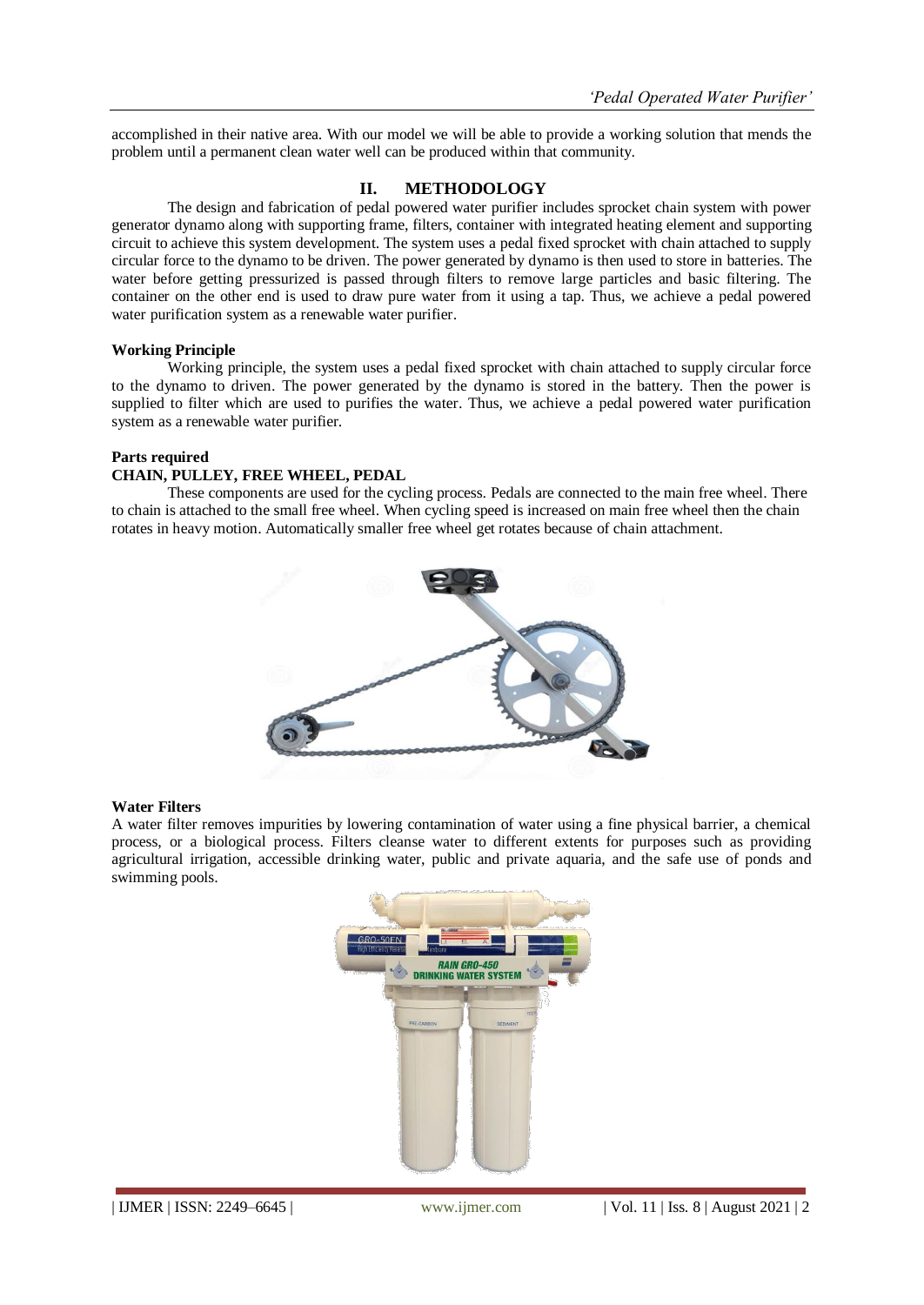## **Tanks**

Two water tanks are required for the collection of Impure and Pure water i.e., the water before purification and after purification. These tanks will be mounted on the bicycle for water collection.



## **Dynamo**

The electric dynamo uses rotating coils of wire and magnetic fields to convert mechanical rotation into a pulsing direct electric current through Faraday's law of induction. A dynamo machine consists of a stationary structure, called the stator, which provides a constant magnetic field, and a set of rotating windings called the armature which turn within that field. Due to Faraday's law of induction the motion of the wire within the magnetic field creates an electromotive force which pushes on the electrons in the metal, creating an electric current in the wire. On small machines the constant magnetic field may be provided by one or more permanent magnets; larger machines have the constant magnetic field provided by one or more electromagnets, which are usually called field coils.



#### **Tubes**

Tubes are required for the flow of water. Water will travel through tubes to all parts of the purification system. Primary function of tube is just to maintain the flow of water.



## **Peristaltic Pump**

A water pump is an essential device used to move the fluid by a mechanical system. There are various types of pumps utilized on a wide range of applications such as pumping waters from wells, water-cooling in a car, aquarium filtration systems. A reciprocating or rotary type of mechanism is usually found in a water pump.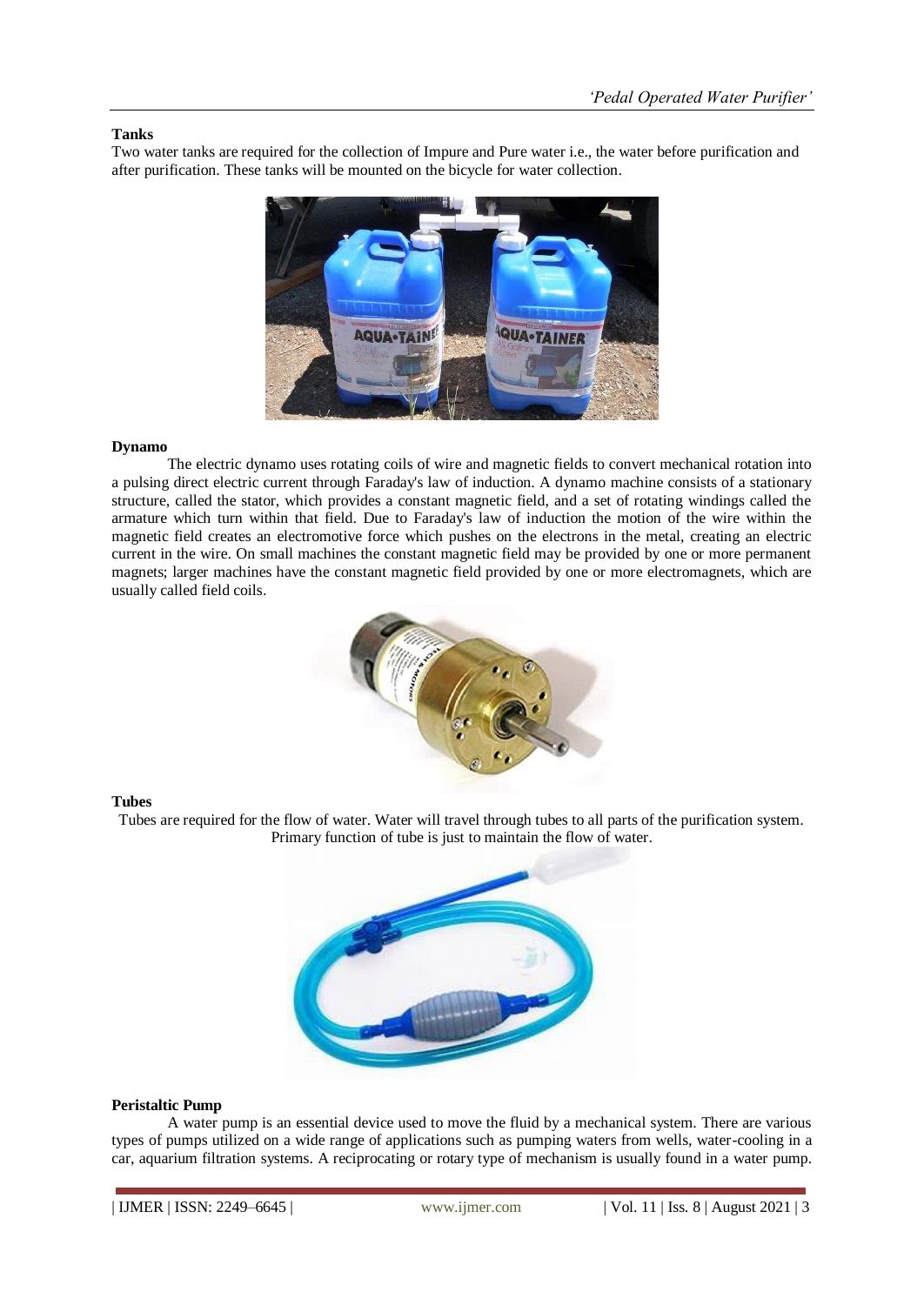The specialty of this pump is the applied rolling force, or restitution, on the tube creates a compression that seals and acts as suction;therefore,dischargethefluidforward.



## **Calculations**

**Power Supplied**

It is a function of moment arm (R) and RPM (N).

## $P_{\text{supplied}} = P(R, N)$

## **Power Required**

It is the sum of power developed due to friction between the rollers and the tube and the power developed by the system.

 $P_{required} = P_{friction} + P_{system} = P(L, D, d, N)$ 

## $Q=Q(D,d,N)$

## **Theoretical Flow Rate Calculations**

The theoretical flow rate is calculated as follows.

Assuming inner diameter of tube  $(d) = 0.009$ m

Casing diameter  $(D) = 0.017$ m

The volume of water displaced per roller is given as:

## Volume displaced per roller = Area of the tube (cross-sectional) \* (circumference of the casing)

 $= (\pi \times 0.25 \times d^2) \times (\pi \times 0.017)$ 

 $= 3.3976 \times 10^{-4}$ m<sup>3</sup>

Total volume displaced ()Vtotal for 5 rollers used:  $=$  (Volume displaced per roller)

 $= 3.3976 \times 10^{-4}$  m<sup>3</sup>

Discharge per occlusion (Q):

Assuming average pedalling speed of human =  $35$ RPM ...  $(30 \le N \le 40)$ 

 $Q= V_{total} x$  (rotational speed per minute)  $=3.3976$ x $10^{4}$  x(2xπxN/60)

 $=3.3976x10^{4}$  x (2x $\pi$ x35/60)

 $=1.2453\times10^{4}$ m<sup>3</sup>/sec

## **Frictional Head Loss**

Let the diameter of both the suction and delivery tube be equal. For the purpose of this design, the tube is considered to be smooth. Therefore, velocity of flow in the tube is

Velocity =  $[discharge) \div (area)$ ]  $=(1.2453 \times 10^{-3}) / (\pi \times 0.25 \times 0.081)$ 

 $= 1.957$  m/s

To decide whether the flow of water in the tube is laminar or turbulent we calculate Reynolds's Number (Re). Re= ( density x velocity x Hydraulic diameter) / (dynamic viscosity of fluid)

 $= (\rho x v x d_h)/(\mu)$  $= (v x d_h)/v$ 

Where , kinematic viscosity  $v = \mu / \rho$ 

Kinematic viscosity of water at 20.20C for all practical purposes is considered as  $1 \text{mm/s}^2 = 10^{-6} \text{ m}^2/\text{s}$ Therefore,  $v = 10^{-6}$  m<sup>2</sup>/s  $D_h = (4A/P) = (4\pi \times r^2) / (2 \times \pi \times r)$  $= 2r$ =d (duct diameter) Where,  $Re = (v d) / v$  $=(1.957 \times 0.009) / (10^{-6})$ 

=17613